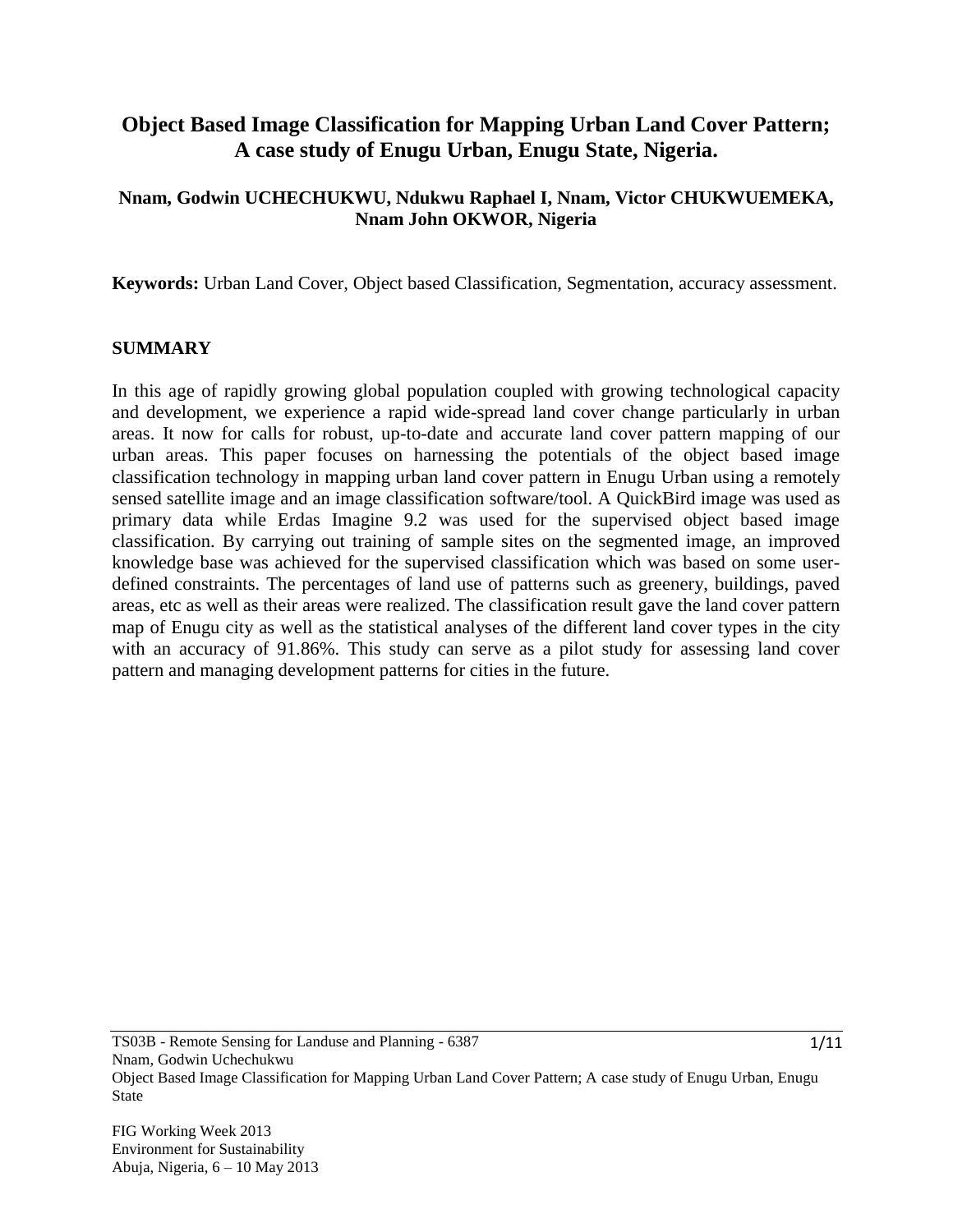# **Object Based Image Classification for Mapping Urban Land Cover Pattern; A case study of Enugu Urban, Enugu State, Nigeria.**

## **Nnam, Godwin UCHECHUKWU, Ndukwu Raphael I, Nnam, Victor CHUKWUEMEKA, Nnam John OKWOR, Nigeria**

# **1 BACKGROUND**

Mapping is the accurate representation of part of the earth surface which is spherical on a plane surface to a conventional scale at a particular epoch; maps are finished using cartographic abstractions and generalizations based on the purpose for which the map is made. In recent times mapping is done using remotely sensed imageries. To derive land-cover information from high resolution imagery, however, can be a difficult task depending on the complexity of the landscape and the spatial and spectral resolution of the imagery being used. This study focuses on using the object based classification method to classify map Trans-Ekulu Enugu, Enugu state Nigeria as a means of examining the urban land cover pattern in the area.

In order to achieve object-based image classification, image segmentation is carried out. Image segmentation is carried out on the image using user defined constraints which controls the segmentation of different image objects into independent objects. Segmentation is the division of an image into spatially continuous, disjoint and homogeneous regions. For most previous studies, the aim of image segmentation is to find a single good segmentation result (Carleer et al., 2005; Plaza and Tilton, 2005). On the other hand, since high resolution image usually has limited spectral resolution, the accuracy of the classification using spectral information alone is very limited. Thus, incorporation of spatial information in urban land cover classification would lead to higher classification accuracy (Bruzzones et al., 2006; Carleer and Wolff, 2006; Zhang et al., 2006). In this study, we therefore explore the capabilities of the object-based method in identifying and classifying accurately the different image objects in the urban area according to the chosen themes.

### **2 STUDY AREA**

The study area is located at the north east part of Enugu urban, Enugu state Nigeria, between 330,891.846E and 334,798.096E on the east and 714,523.934N, and 716,716.593N on the north, covering an area of 570.83 hectares.

The study area is an urban area characterized by built up areas with different kind of surfaces and different reflectance abilities (values), water bodies and so many other features which make the high resolution image so complicated.

Due to the heterogeneity of the land cover of the urban area, there is the need for us to use the object based image classification technique to intelligently differentiate this.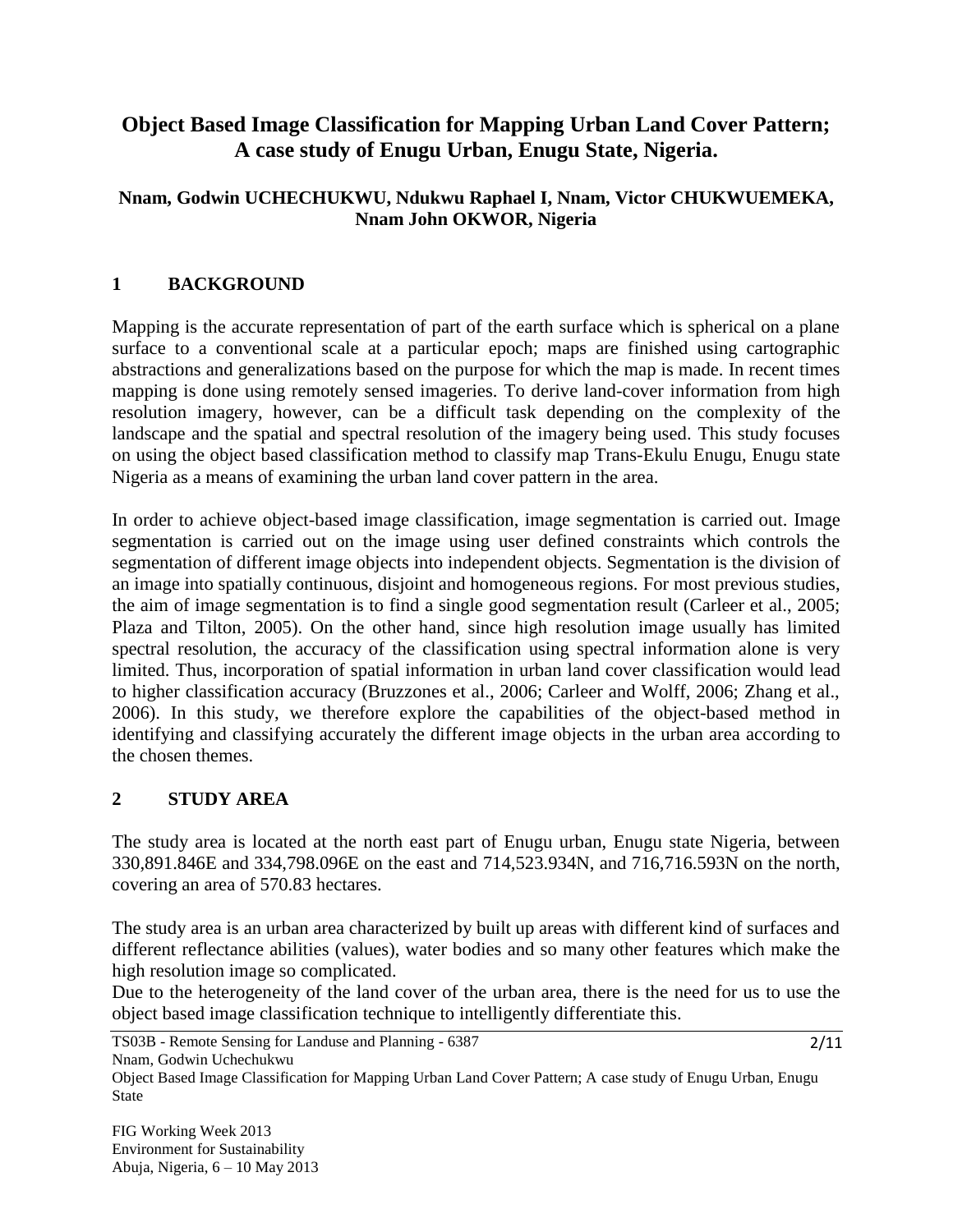

### **3 DATA**

The primary data used for this study is the QuickBird imagery of the study area which was captured in 2010. This high resolution data was selected because it shows the urban land cover details. See figure 2 below.



Figure 2. QuickBird imagery of the study area

TS03B - Remote Sensing for Landuse and Planning - 6387 Nnam, Godwin Uchechukwu Object Based Image Classification for Mapping Urban Land Cover Pattern; A case study of Enugu Urban, Enugu State

FIG Working Week 2013 Environment for Sustainability Abuja, Nigeria, 6 – 10 May 2013 3/11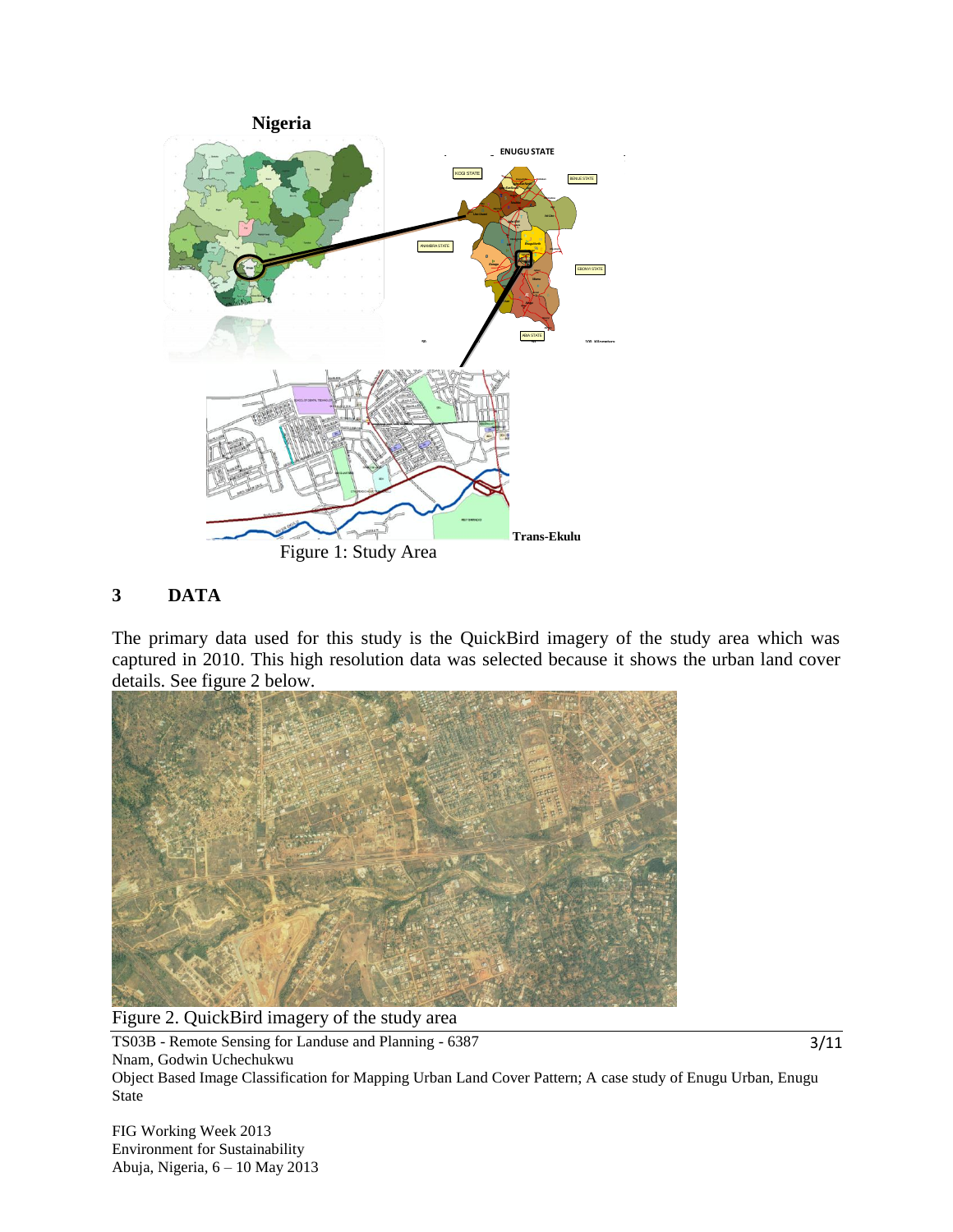# **4 METHODOLOGY**

#### **4.1 Overview of Procedure**

This study followed the following steps to achieve the object based image classification;

- 1. Ground Truthing
- 2. Projection and Georeferencing of the image of the study area
- 3. Choice of Classes to be classified
- 4. Choice of segmentation parameter values
- 5. Segmentation
- 6. Training of sample sites
- 7. Classification
- 8. Class Mapping
- 9. Class Area Computation
- 10. Accuracy assessment

#### **4.2 Procedures**

The preliminary procedures involved carrying out ground truthing at the study area. This data obtained during ground truthing now form the knowledge base which is applied at the training stage. The image was then re-projected to UTM zone 32N and georeferenced using coordinates gotten during ground truthing.

#### **4.3 Image Segmentation**

At the segmentation level we were faced with the challenge of the choice of Similarity threshold and Area (Pixel) threshold that will give us the best classification result as it is on ground. At this point, we tried three different ranges of values which gave us different results.

#### **4.4 Segmentation with Similarity: 10 & Area (Pixel): 25**

Here we experienced over segmentation as image objects were split into many part as different objects instead of one.

### **4.5 Segmentation with Similarity: 30 and Area (Pixel): 50**

Here we experienced under-segmentation, there was so much generalization, grouping different image objects as one instead of differentiating them.

### **4.6 Segmentation with Similarity: 18 and Area (Pixel): 35 (Best Segmentation)**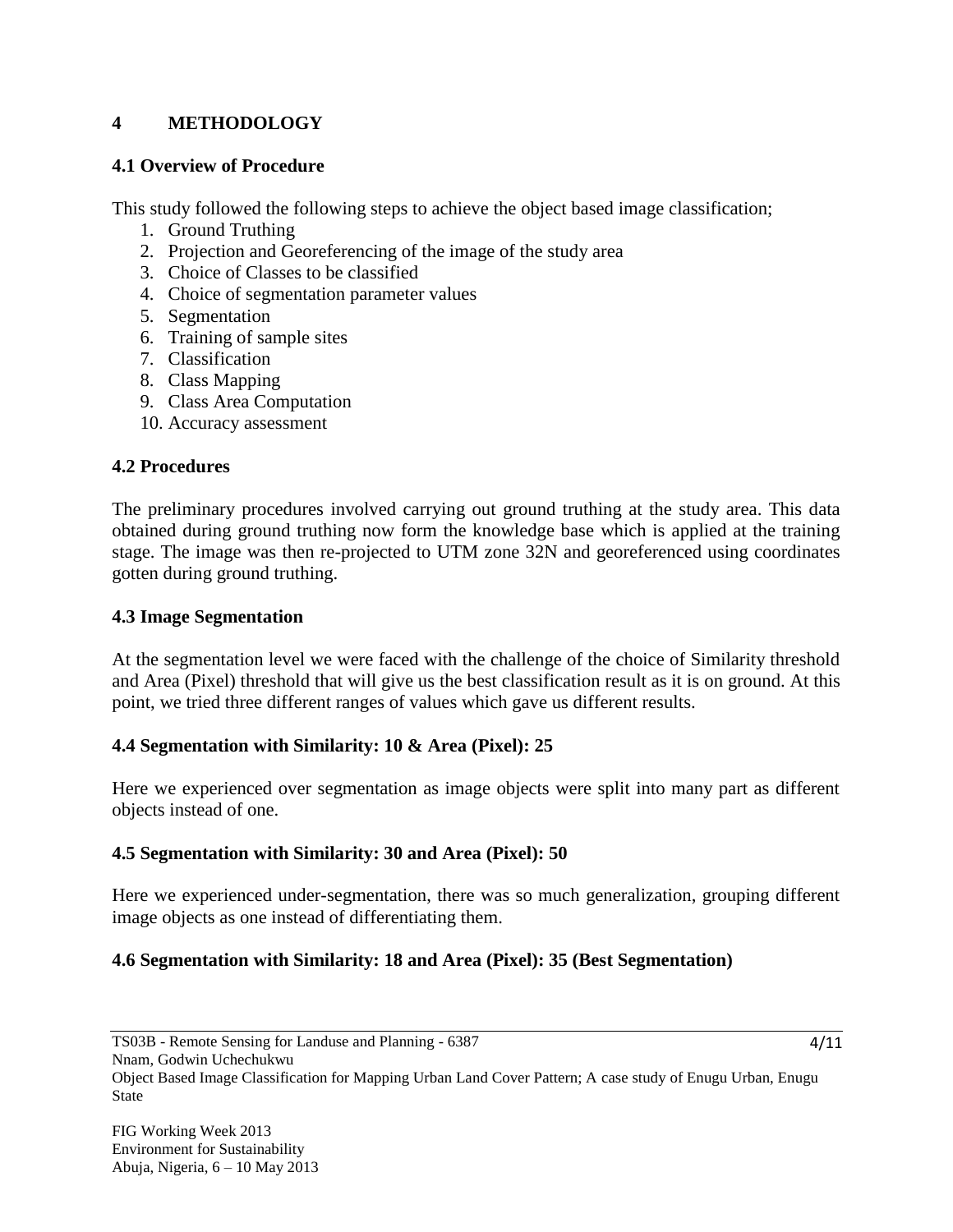In this threshold range, we got a classification result that is very close to reality. We hereby chose this segmentation as the most appropriate for the purpose of our work. In segmenting this image, the spatial and spectral characteristics of the image pixels were considered. Using the Similarity:18 and Area (Pixel): 35, the image was segmented.

## **4.7 Training Sets**

Detail site training was carried out on the image covering the study area using the ground truth data, thereby making meaningful the image segments (grouped pixels) which were grouped into the following image themes:

- a) River
- b) Buildings
- c) Vegetation
- d) Road
- e) Shadow
- f) Paved\_Area

# **4.8 Signature Editor**

Here the pixel signature and the spatial signature of the classes were defined by picking sample sites uniformly spread on the image.

### **4.9 Classification**

The classification stage was done using the segmented image in association with the training data (class signatures) to achieve a good classification of the land cover pattern of the study area.

### **4.10 Class Mapping**

After classification, class mapping was carried out in order to associate the classes of the image with the themes which were created for further analysis. Classes were assigned to their corresponding themes as can be seen in figure 3.0 below.

### **5 RESULTS**

The results of this study are in the forms of;

- a) A classified raster image of the study area.
- b) Statistical analyses.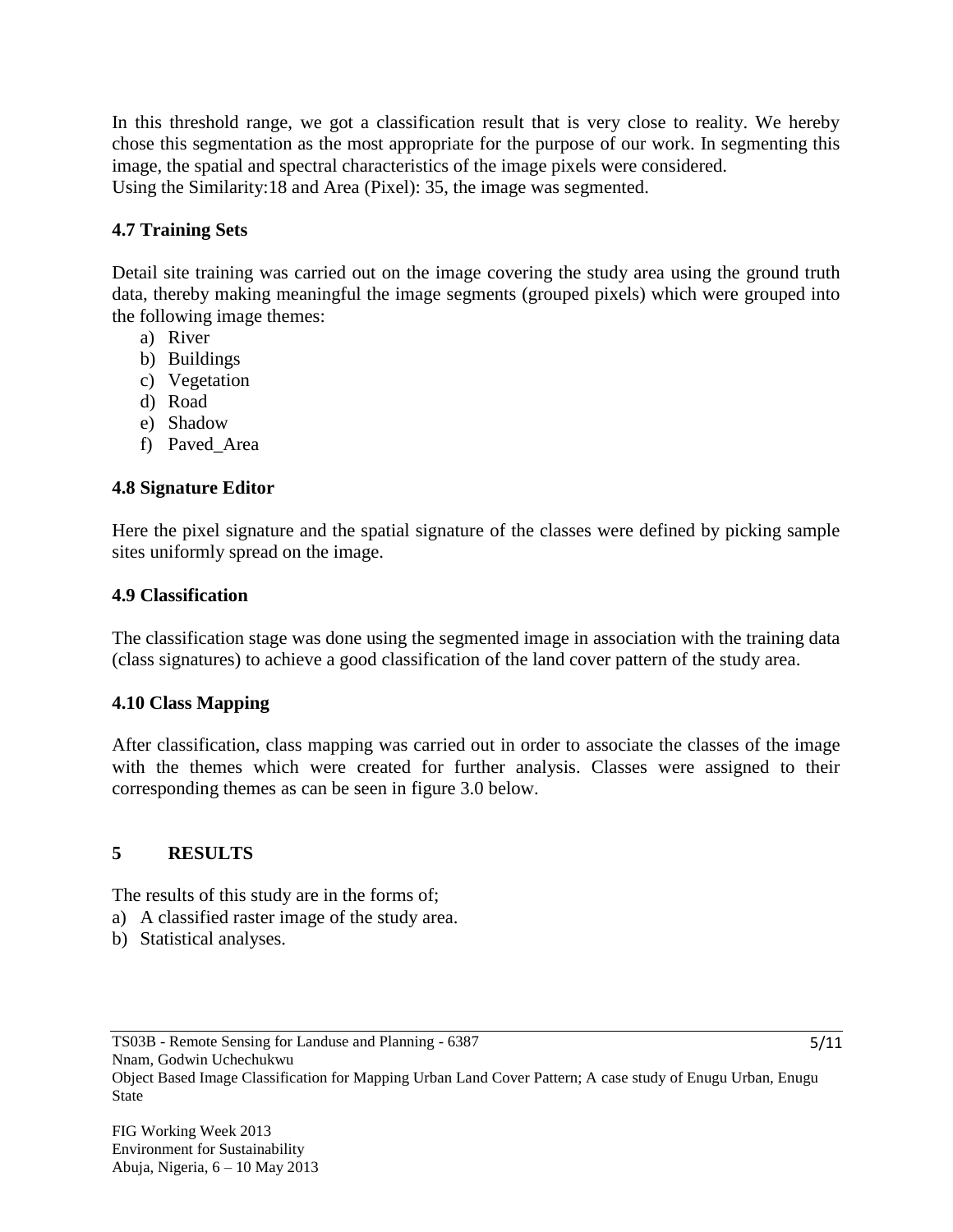

Figure 3: Classified Raster image of the study area (Part of).

### **5.1 Accuracy Assessment**

To assess the accuracy of the classified map, we imported the ground truthing data, that is, the coordinates of the corresponding reference points with their *Reference ID*. With this we were able to assess the accuracy of the classification. The classification accuracy is achieved by comparing the ground truth data points of the six (6) themes with the classified image. The degree of agreement of the classified image position and the ground truth data points now gives us the classification accuracy of the image classification process. See figure 4.0 below The result of the classification showed that the Object-based classification had up to 91.86%

accuracy. The accuracy assessment statistics are shown in tables 1 and 2 below.



Figure 4.0: Accuracy assessment window

TS03B - Remote Sensing for Landuse and Planning - 6387 Nnam, Godwin Uchechukwu

Object Based Image Classification for Mapping Urban Land Cover Pattern; A case study of Enugu Urban, Enugu State

FIG Working Week 2013 Environment for Sustainability Abuja, Nigeria, 6 – 10 May 2013 6/11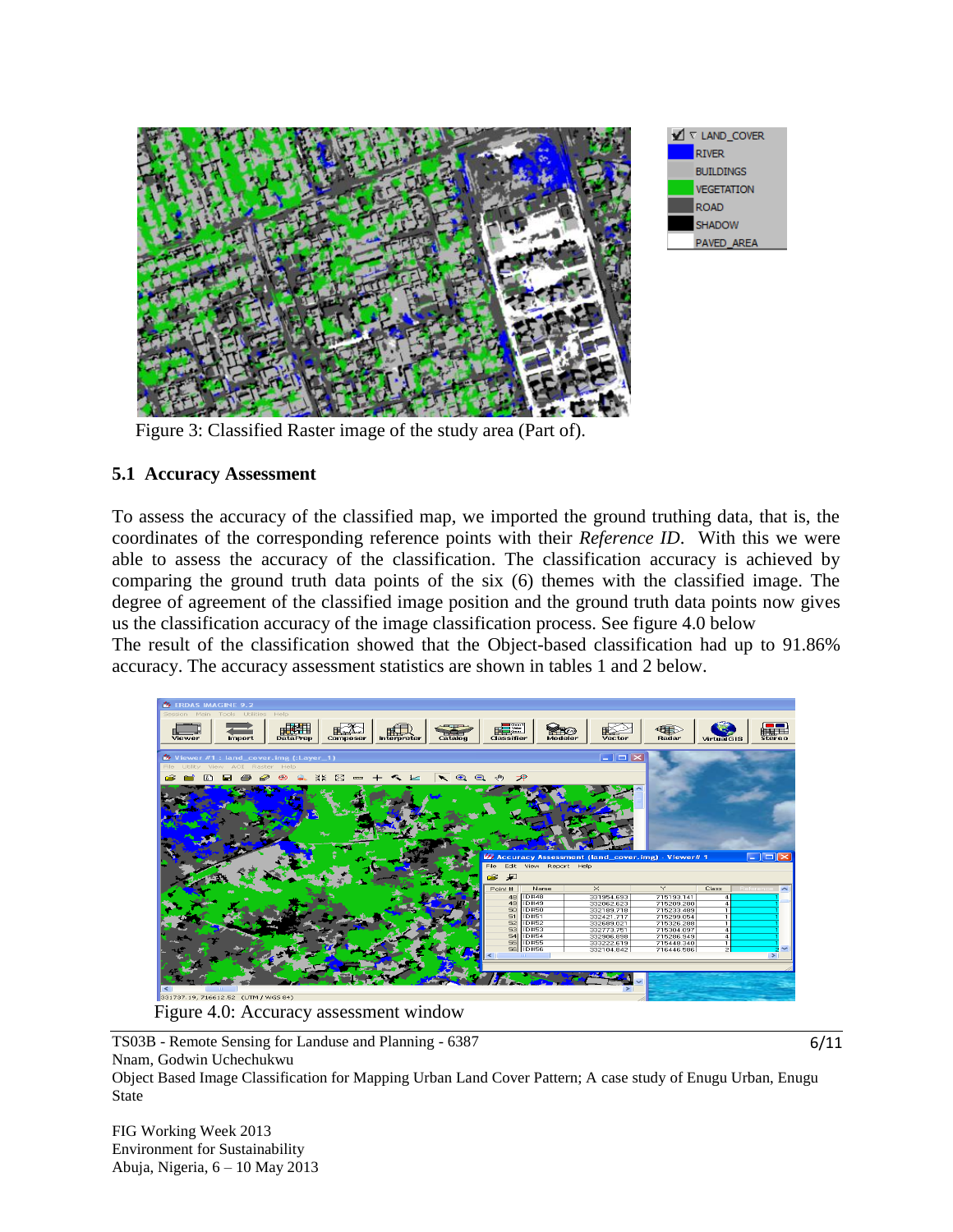#### **5.2 Error Matrices of Land-use classes as Classified**

The error matrices of the land use classes were assessed as classified. The assessment report windows are shown in figures 5.0 and 6.0 below.

| LA Editor: ECAAR003844, Dir: C:/DOCUME~1/user/LOCALS~1/Temp/ |                                        |                                           |                   |            |  |  |  |
|--------------------------------------------------------------|----------------------------------------|-------------------------------------------|-------------------|------------|--|--|--|
| File<br>Edit View Find Help                                  |                                        |                                           |                   |            |  |  |  |
| â<br>品 昼 る<br>ו ו                                            | e a A                                  |                                           |                   |            |  |  |  |
|                                                              |                                        | CLASSIFICATION ACCURACY ASSESSMENT REPORT |                   |            |  |  |  |
|                                                              | Image File : e:/paper 2/land_cover.img |                                           |                   |            |  |  |  |
| User Name<br>: user<br>: Thu Nov 15 $08:11:28$ 2012<br>Date  |                                        |                                           |                   |            |  |  |  |
|                                                              |                                        |                                           |                   |            |  |  |  |
| ERROR MATRIX                                                 |                                        |                                           |                   |            |  |  |  |
|                                                              |                                        |                                           |                   |            |  |  |  |
|                                                              |                                        | Reference Data                            |                   |            |  |  |  |
| Classified Data Unclassifi                                   |                                        | River                                     | Buildings         | Vegetation |  |  |  |
| Unclassified<br>River                                        | 0<br>0                                 | 0<br>45                                   | 0<br>$\mathbf{0}$ | 0<br>0     |  |  |  |
| Buildings<br>Vegetation                                      | 0<br>0                                 | 1<br>3                                    | 78<br>2           | 1<br>61    |  |  |  |
| Road<br>Shadow                                               | 0<br>0                                 | 6<br>0                                    | 3<br>0            | 4<br>0     |  |  |  |
| Paved Area                                                   | n                                      | n                                         | n                 | n          |  |  |  |
| Column Total                                                 | 0                                      | 55                                        | 83                | 66         |  |  |  |
|                                                              |                                        | Reference Data                            |                   |            |  |  |  |
| Classified Data                                              | Road                                   | Shadow                                    | Paved_Area        | Row Total  |  |  |  |
| Unclassified<br>River                                        | 0<br>1                                 | 0<br>0                                    | 0<br>0            | 0<br>46    |  |  |  |
| Buildings<br>Vegetation                                      | 3<br>0                                 | 0<br>$\mathbf{0}$                         | 0<br>$\mathbf{0}$ | 83<br>66   |  |  |  |
| Road<br>Shadow                                               | 68<br>0                                | 0                                         | 4<br>0            | 85         |  |  |  |
| Paved Area                                                   | 0                                      | 27<br>0                                   | 37                | 27<br>37   |  |  |  |
| Column Total                                                 | 72                                     | 27                                        | 41                | 344        |  |  |  |
|                                                              |                                        |                                           |                   |            |  |  |  |
| $----$ End of Error Matrix $----$                            |                                        |                                           |                   |            |  |  |  |
|                                                              |                                        |                                           |                   |            |  |  |  |
|                                                              |                                        |                                           |                   |            |  |  |  |

Figure 5.0: Classification assessment report (Error Matrices of land-use classes)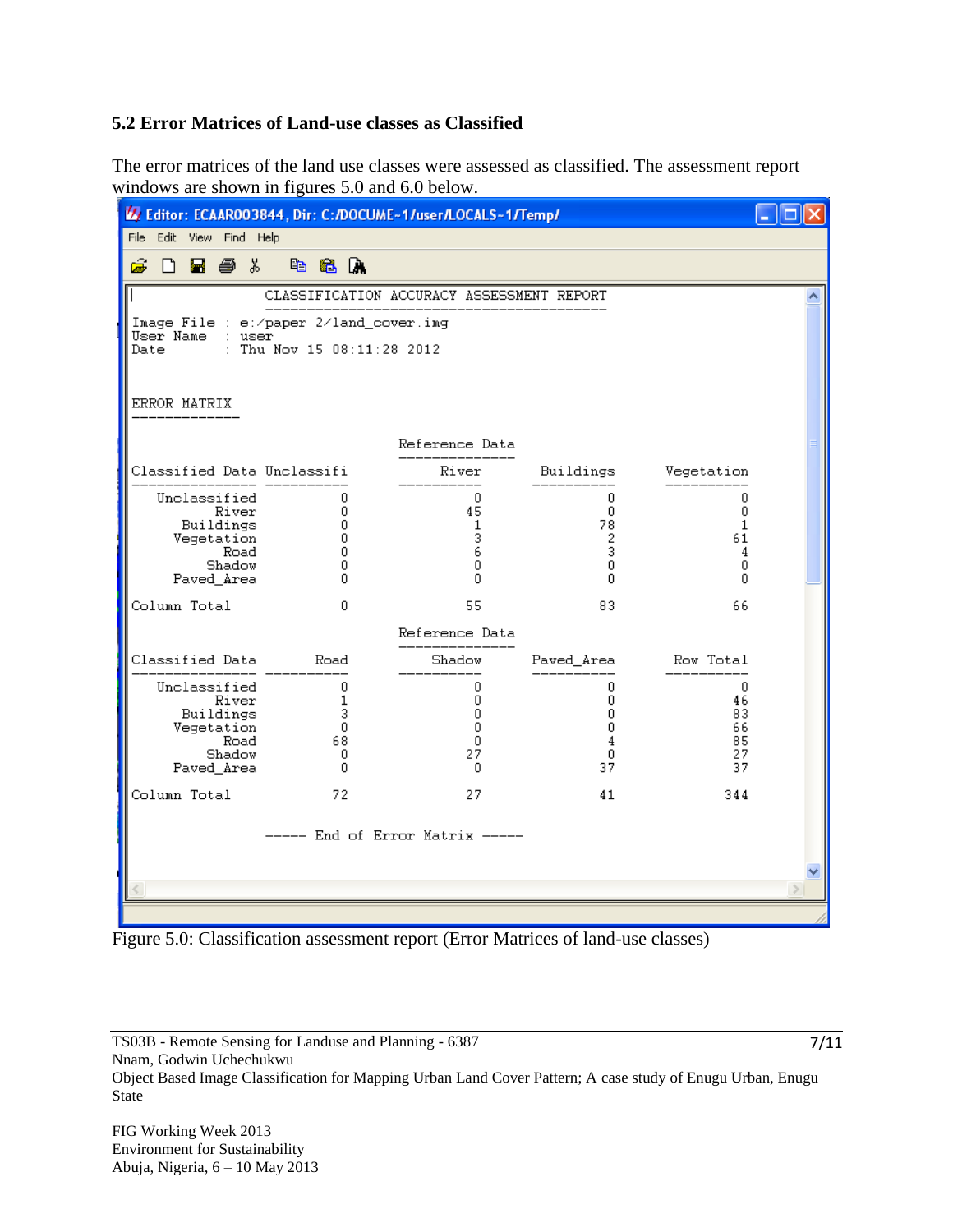

Figure .6.0: Classification assessment report (Accuracy Total and kappa statistics)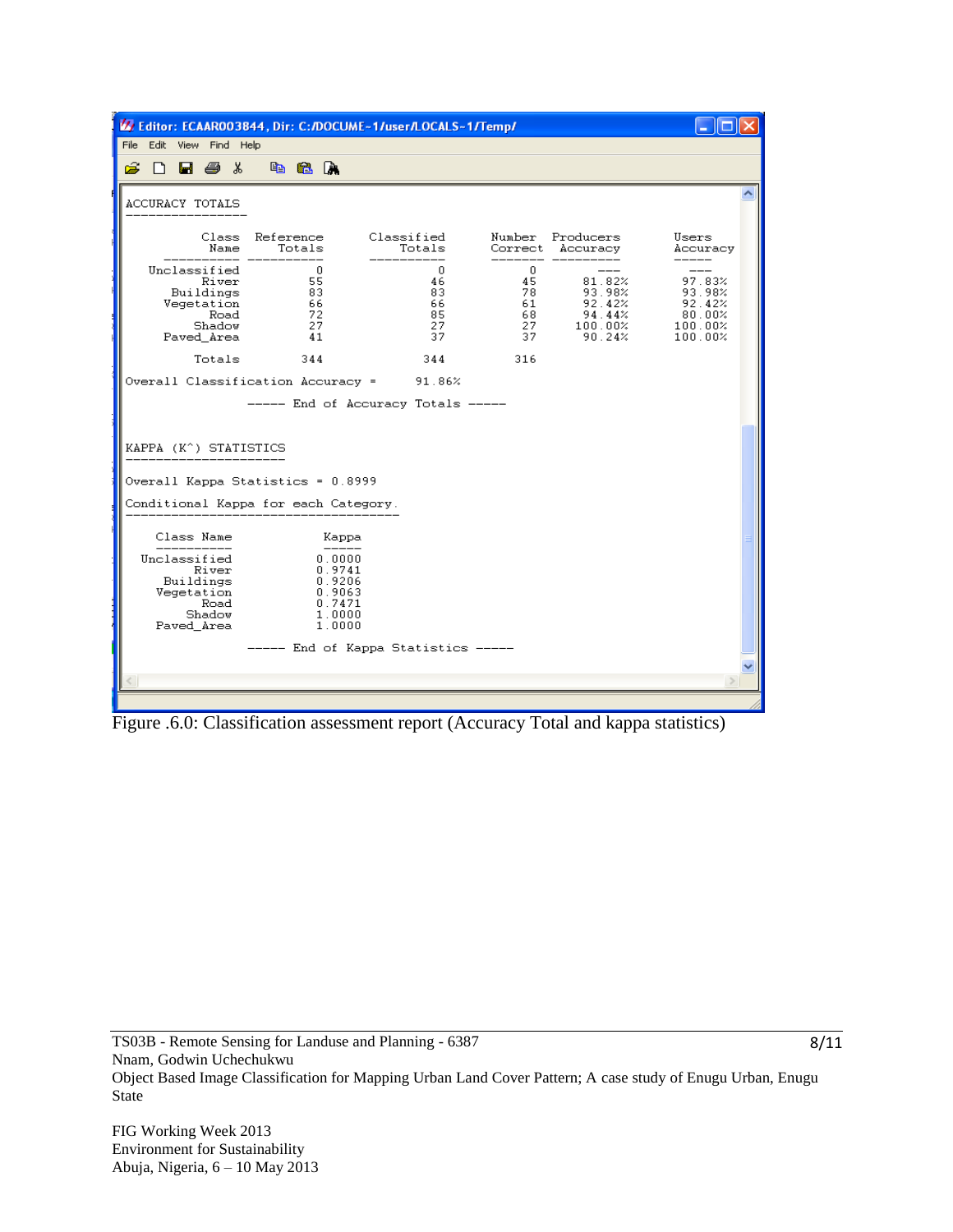# **5.3 ACCURACY TOTALS**

Table 1.0: Accuracy Assessment Table

| <b>Class Name</b>                                          | Reference<br>Totals | Classified<br>Totals | Number<br>Correct | Producers<br>Accuracy | Accuracy<br>Users | $(\mathbf{K}^{\wedge})$<br>STATIST<br>APPA |
|------------------------------------------------------------|---------------------|----------------------|-------------------|-----------------------|-------------------|--------------------------------------------|
| <b>Unclassified</b>                                        | $\theta$            | $\overline{0}$       | $\overline{0}$    |                       |                   | 0.0000                                     |
| <b>River</b>                                               | 55                  | 46                   | 45                | 81.82%                | 97.83%            | 0.9741                                     |
| <b>Buildings</b>                                           | 83                  | 83                   | 78                | 93.98%                | 93.98%            | 0.9206                                     |
| <b>Vegetation</b>                                          | 66                  | 66                   | 61                | 92.42%                | 92.42%            | 0.9063                                     |
| <b>Road</b>                                                | 72                  | 85                   | 68                | 94.44%                | 80.00%            | 0.7471                                     |
| <b>Shadow</b>                                              | 27                  | 27                   | 27                | 100.00%               | 100.00%           | 1.0000                                     |
| Paved_Area                                                 | 41                  | 37                   | 37                | 90.24%                | 100.00%           | 1.0000                                     |
| <b>Totals</b>                                              | 344                 | 344                  | 316               |                       |                   |                                            |
| <b>Overall</b><br><b>Classification</b><br><b>Accuracy</b> |                     |                      |                   | 91.86%                |                   | 0.8999                                     |

Table 2.0: Land Use Table

| <b>Class Name</b>   | Area<br><b>Classified</b><br>(Hectares) | <b>Total</b><br>Area | Percentage<br><b>Land Use</b> |
|---------------------|-----------------------------------------|----------------------|-------------------------------|
| <b>Unclassified</b> |                                         | 83.298954            | $\Omega$                      |
| <b>River</b>        | 2.943912                                | 83.298954            | 3.53%                         |
| <b>Buildings</b>    | 37.975993                               | 83.298954            | 45.59%                        |
| <b>Vegetation</b>   | 1.789721                                | 83.298954            | 2.15%                         |
| <b>Road</b>         | 35.685095                               | 83.298954            | 42.84%                        |
| <b>Shadow</b>       | 0.780999                                | 83.298954            | 0.94%                         |
| Paved Area          | 4.120728                                | 83.298954            | 4.95%                         |
| <b>Totals</b>       | 83.298954                               | 83.298954            | 100%                          |

From the table one can quickly see that the study area is heavily built up covering an area of 37.975993 hectares which is 45.59% of the study area, followed by road which covers about 35.685095 hectares (42.84% of the study area). The other land uses are in smaller percentage.

Nnam, Godwin Uchechukwu

Object Based Image Classification for Mapping Urban Land Cover Pattern; A case study of Enugu Urban, Enugu State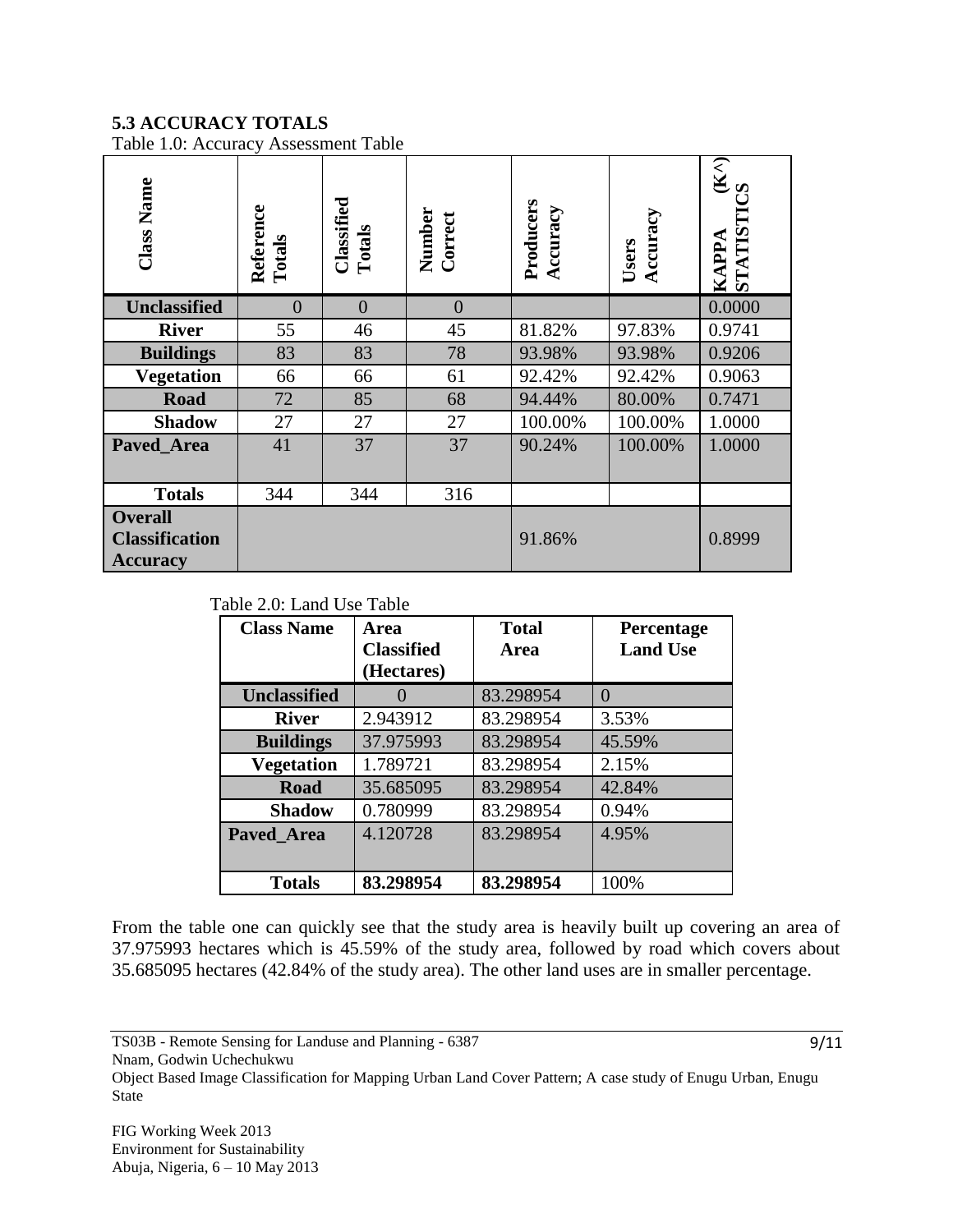## **6. CONCLUSION**

As we can see from this study, the classification results has been greatly improved by the object oriented, besides, the whole procedure proves feasible and efficient, and the reasons are as follows:

- i. Segmentation has its special way of eliminating the noise problem.
- ii. The object concept enables the usage of various features, making full use of high resolution images information. Beyond purely spectral information, image objects contain a lot of additional attributes, which can be used for classification.
- iii. With different segmentation parameters (user-defined), it provides the possibility to easily adjust image object resolution (size) to specific requirements, data and tasks depending on application.
- iv. There is flexibility in editing which enables one to amend or delete the wrongly classified objects.
- **v.** The object-based method is more suitable for classifying high resolution images especially in urban areas, and will be the trend for the high resolution remotely sensed data.

### **REFERENCES**

- Addink, E.A., de Jong, S.M., Pebesma, E.J., (2007). "The importance of scale in object-based mapping of vegetation parameters with hyperspectral imagery". Photogrammetric Engineering & Remote Sensing 73 (8), 905\_912.
- Chen Y, T Fung, W Lin, and J Wang. (2005). An image fusion method based on object-oriented image classification. Geoscience and Remote Sensing Symposium, IGARSS "05 Proceedings.2005 IEEE International 6:3924-3927.
- Chen Y., Shi P., Fung T., Wang J., Li Y., (2007). Object-oriented classification for urban land cover mapping with ASTER imagery. International Journal of Remote Sensing 28 (29), 4645\_4651.
- Carleer, A. P. and Wolff, E., 2006. Urban land cover multi-level region-based classification of VHR data by selecting relevant features. *International Journal of Remote Sensing,* 27(6), pp. 1035–1051 Herold, M.,
- Carleer, A.P., Debeir, O. and Wolff, E.,2005. Assessment of very high spatial resolution satellite image segmentations. *Photogrammetric Engineering and Remote Sensing*, 71, pp. 1285- 1294.
- Luyao Huang and Ling Ni (2008), Object-Oriented Classification of High Resolution Satellite Image for Better Accuracy, Spatial Accuracy Assessment in Natural Resources and Environmental Sciences, *June 25-27, , pp. 211-218*
- Nnam U. G (2012). Comparison of Pixel based and Object based Image Classification for Mapping Urban Greenery in Uwani, Enugu. DPR 762. Department of Geoinformatics and Surveying, University of Nigeria, Enugu Campus

Object Based Image Classification for Mapping Urban Land Cover Pattern; A case study of Enugu Urban, Enugu State